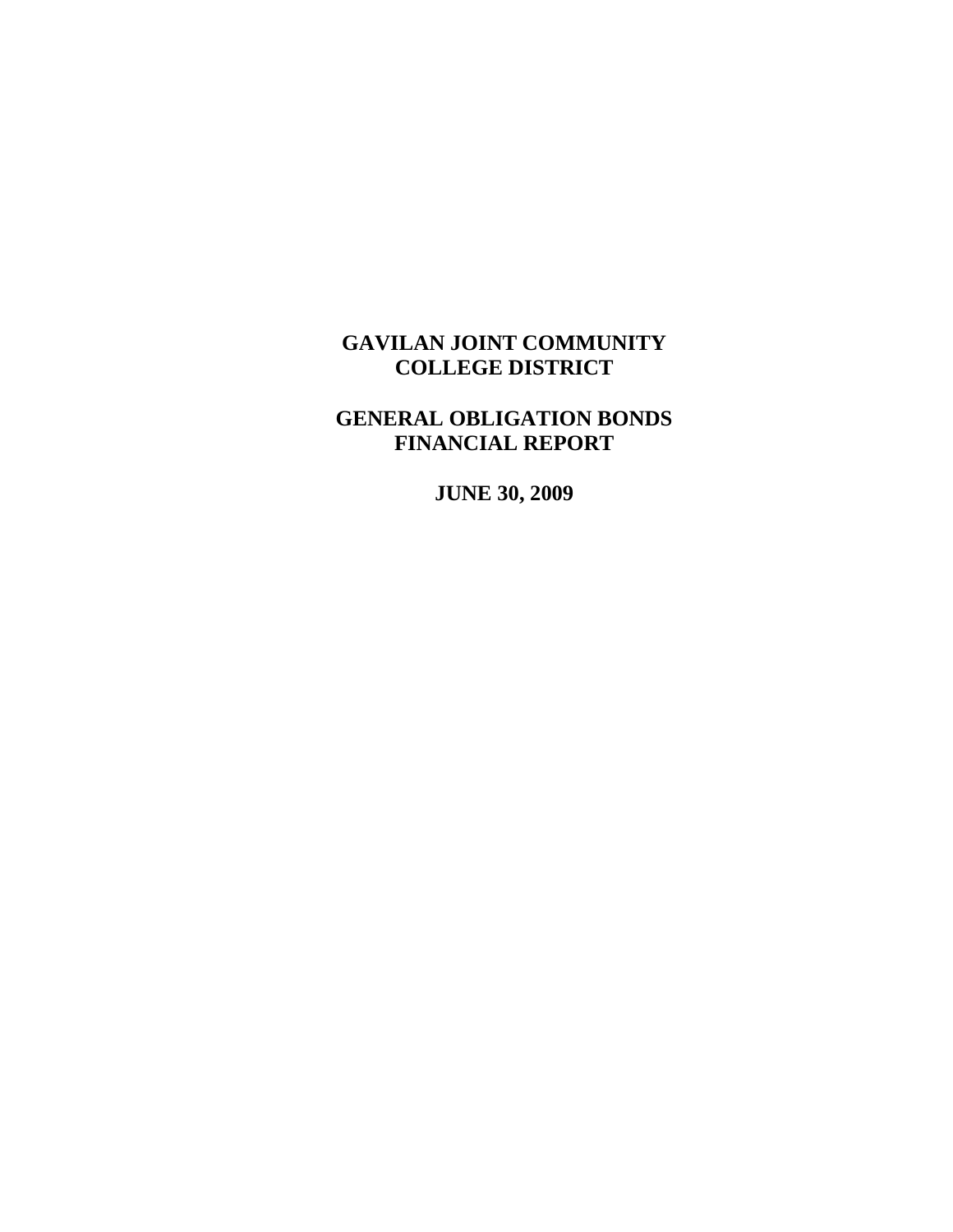## **BOND CONSTRUCTION FUND TABLE OF CONTENTS JUNE 30, 2009**

| Independent Auditors' Report                                    |  |
|-----------------------------------------------------------------|--|
| FINANCIAL STATEMENTS                                            |  |
| Building Fund – Bond Resource                                   |  |
| <b>Balance Sheet</b>                                            |  |
| Statement of Revenues, Expenditures and Changes in Fund Balance |  |
| Notes to Financial Statements                                   |  |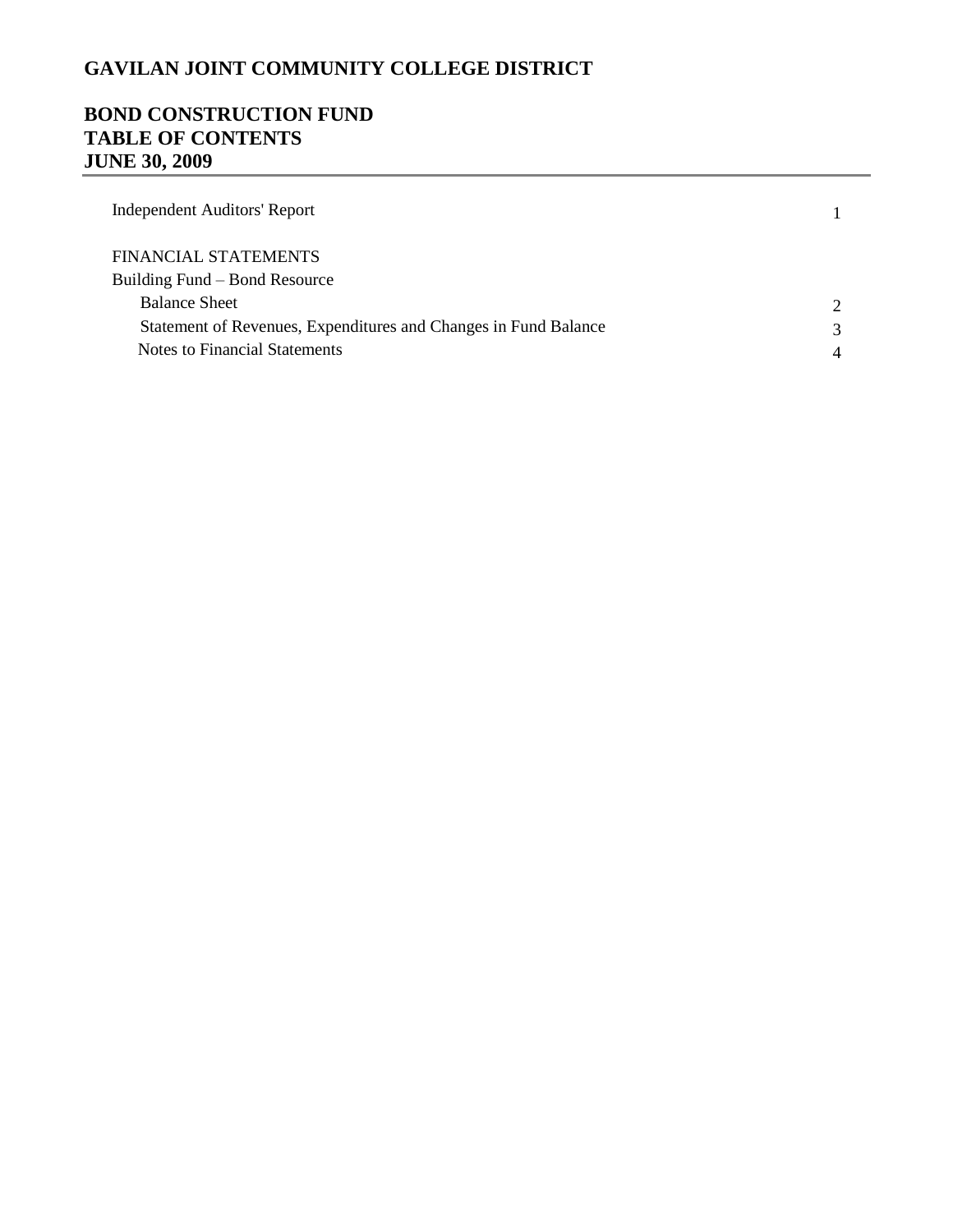



VAVRINEK, TRINE, DAY & COMPANY, LLP **Certified Public Accountants** 

## **INDEPENDENT AUDITORS' REPORT**

Citizens' Fiscal Oversight Committee And Governing Board Gavilan Joint Community College District Gilroy, California

We have audited the accompanying financial statements of the Bond Construction Fund of the Gavilan Joint Community College District, as of and for the year ended June 30, 2009, as listed in the table of contents. These financial statements are the responsibility of the District's management. Our responsibility is to express an opinion on these financial statements based on our audit.

We conducted our audit in accordance with auditing standards generally accepted in the United States of America. Those standards require that we plan and perform the audit to obtain reasonable assurance about whether the financial statements are free of material misstatement. An audit includes examining, on a test basis, evidence supporting the amounts and disclosures in the financial statements. An audit also includes assessing the accounting principles used and significant estimates made by management, as well as evaluating the overall financial statement presentation. We believe that our audit provides a reasonable basis for our opinion.

As discussed in Note 1, the financial statements present only the Bond Construction Fund, and do not purport to, and do not, present fairly the financial position and results of operations of the Gavilan Joint Community College District in conformity with accounting principles generally accepted in the United States of America.

In our opinion, the financial statements referred to above present fairly, in all material respects, the financial position of the Bond Construction Fund, of the Gavilan Joint Community College District at June 30, 2009, and the results of its operations for the year then ended in conformity with accounting principles generally accepted in the United States of America.

Varmink, Trine, Day & CO, LAP

Fresno, California December 17, 2009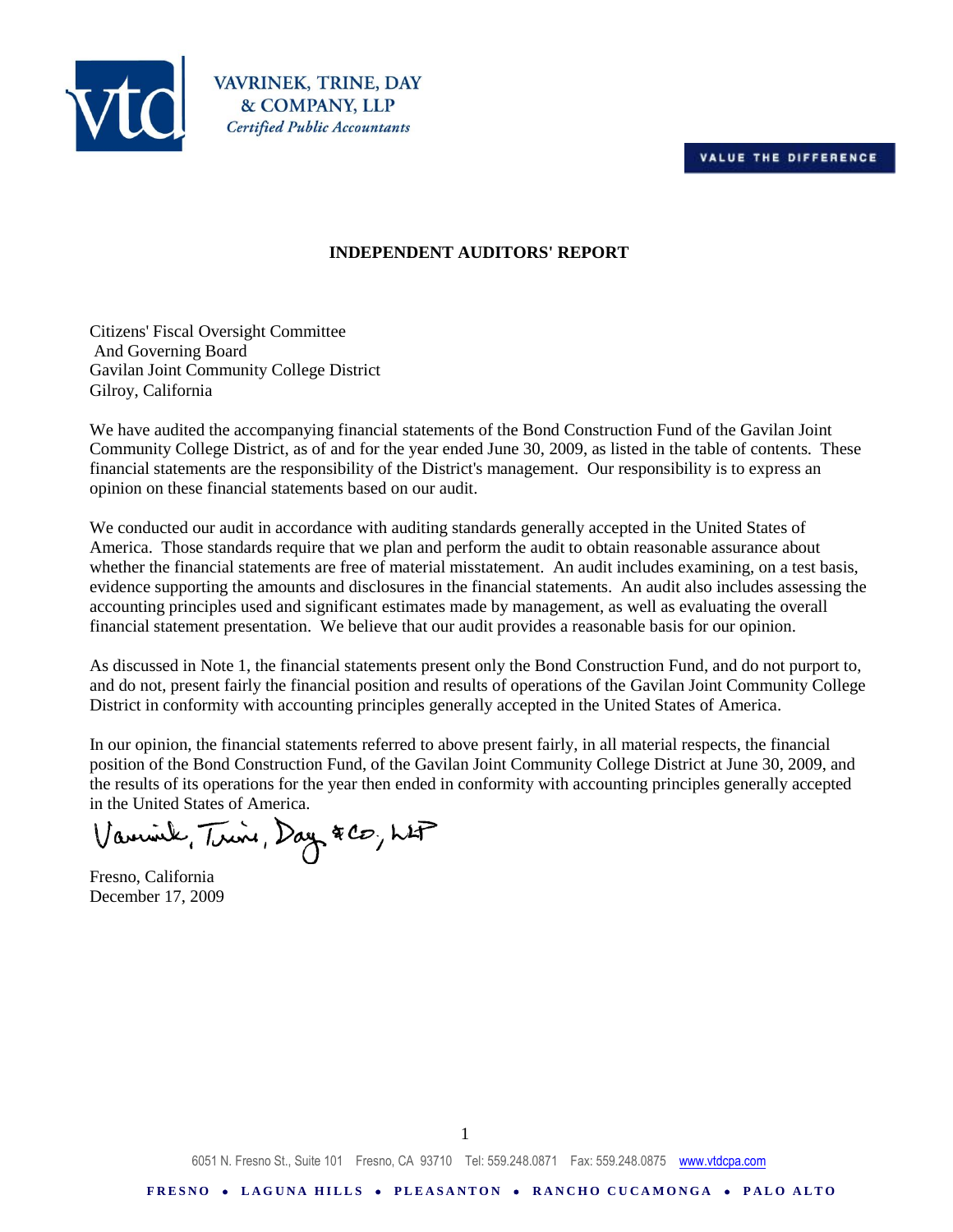## **BOND CONSTRUCTION FUND BALANCE SHEET JUNE 30, 2009**

| <b>ASSETS</b>                      |    |            |
|------------------------------------|----|------------|
| Cash and investments               | \$ | 11,656,141 |
| Accounts receivable                |    | 49,411     |
| Due from other funds               |    | 776,410    |
| <b>Total Assets</b>                | \$ | 12,481,962 |
|                                    |    |            |
| <b>LIABILITIES AND FUND EQUITY</b> |    |            |
| <b>LIABILITIES</b>                 |    |            |
| Accounts payable                   |    | 595,511    |
| Due to other funds                 |    | 629,799    |
| <b>Total Liabilities</b>           |    | 1,225,310  |
| <b>FUND EQUITY</b>                 |    |            |
| <b>Fund balances</b>               |    |            |
| Undesignated                       |    | 11,256,652 |
| <b>Total Fund Equity</b>           |    | 11,256,652 |
| <b>Total Liabilities</b>           |    |            |
| and Fund Equity                    | Ъ  | 12,481,962 |

The accompanying notes are an integral part of these financial statements.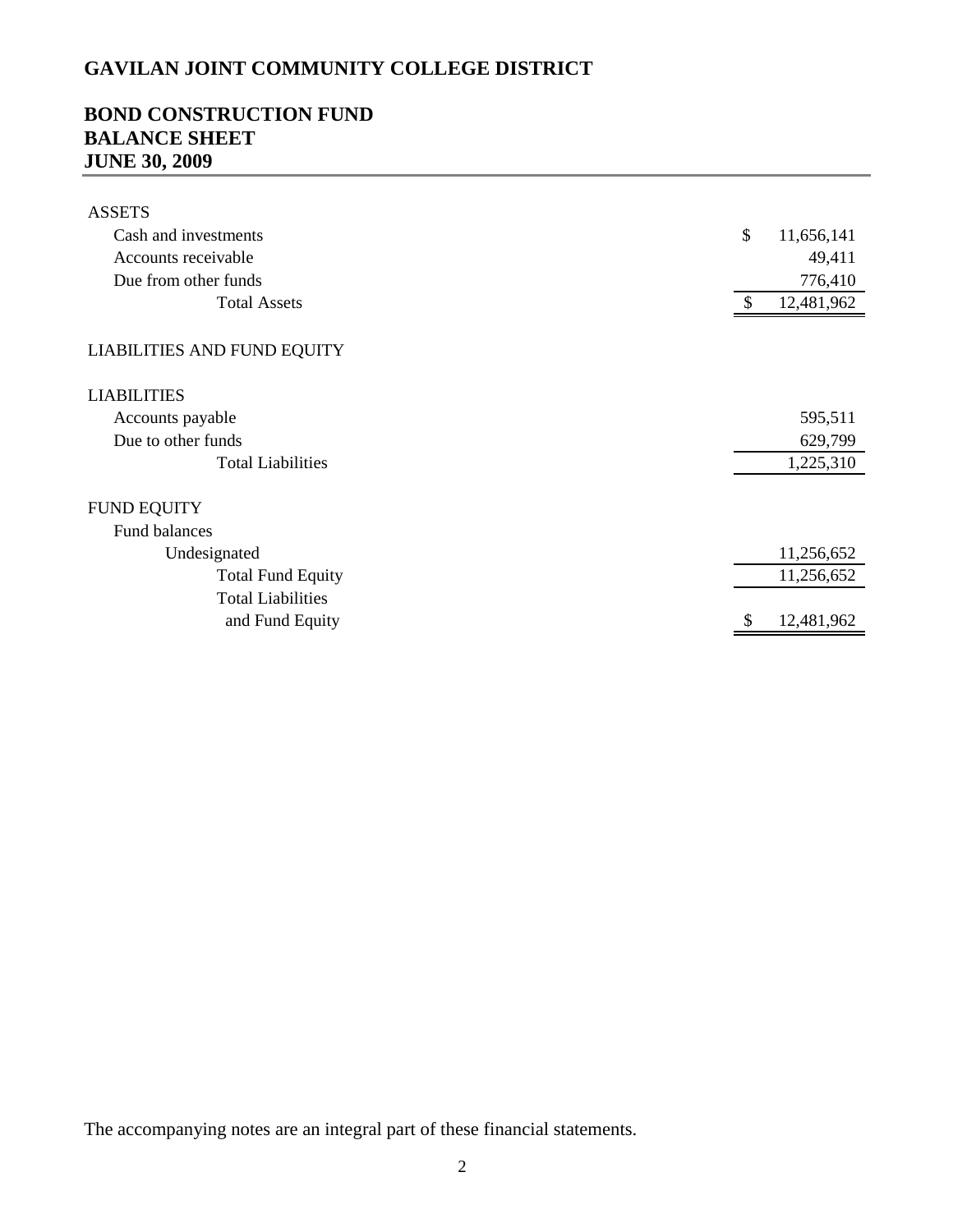## **BOND CONSTRUCTION STATEMENT OF REVENUES, EXPENDITURES AND CHANGES IN FUND BALANCE FOR THE YEAR ENDED JUNE 30, 2009**

| <b>REVENUES</b>                      |                |
|--------------------------------------|----------------|
| Local income                         | -S<br>934,938  |
| <b>Total Revenues</b>                | 934,938        |
| <b>EXPENDITURES</b>                  |                |
| <b>Current Expenditures</b>          |                |
| Classified salaries                  | 42,724         |
| Employee benefits                    | 18,404         |
| Books and supplies                   | 15,151         |
| Services and operating expenditures  | 9,624,989      |
| Capital outlay                       | 28,374,205     |
| <b>Total Expenditures</b>            | 38,075,473     |
| <b>EXCESS OF REVENUES OVER/</b>      |                |
| (UNDER) EXPENDITURES                 | (37, 140, 535) |
| OTHER FINANCING SOURCES/(USES)       |                |
| Operating transfers in               | 217,138        |
| Total Other Financing Sources/(Uses) | 217,138        |
| <b>EXCESS OF REVENUES AND OTHER</b>  |                |
| FINANCING SOURCES OVER/(UNDER)       |                |
| <b>EXPENDITURES AND OTHER USES</b>   | (36, 923, 397) |
| FUND BALANCE, BEGINNING OF YEAR      | 48,180,049     |
| FUND BALANCE, END OF YEAR            | 11,256,652     |

The accompanying notes are an integral part of these financial statements.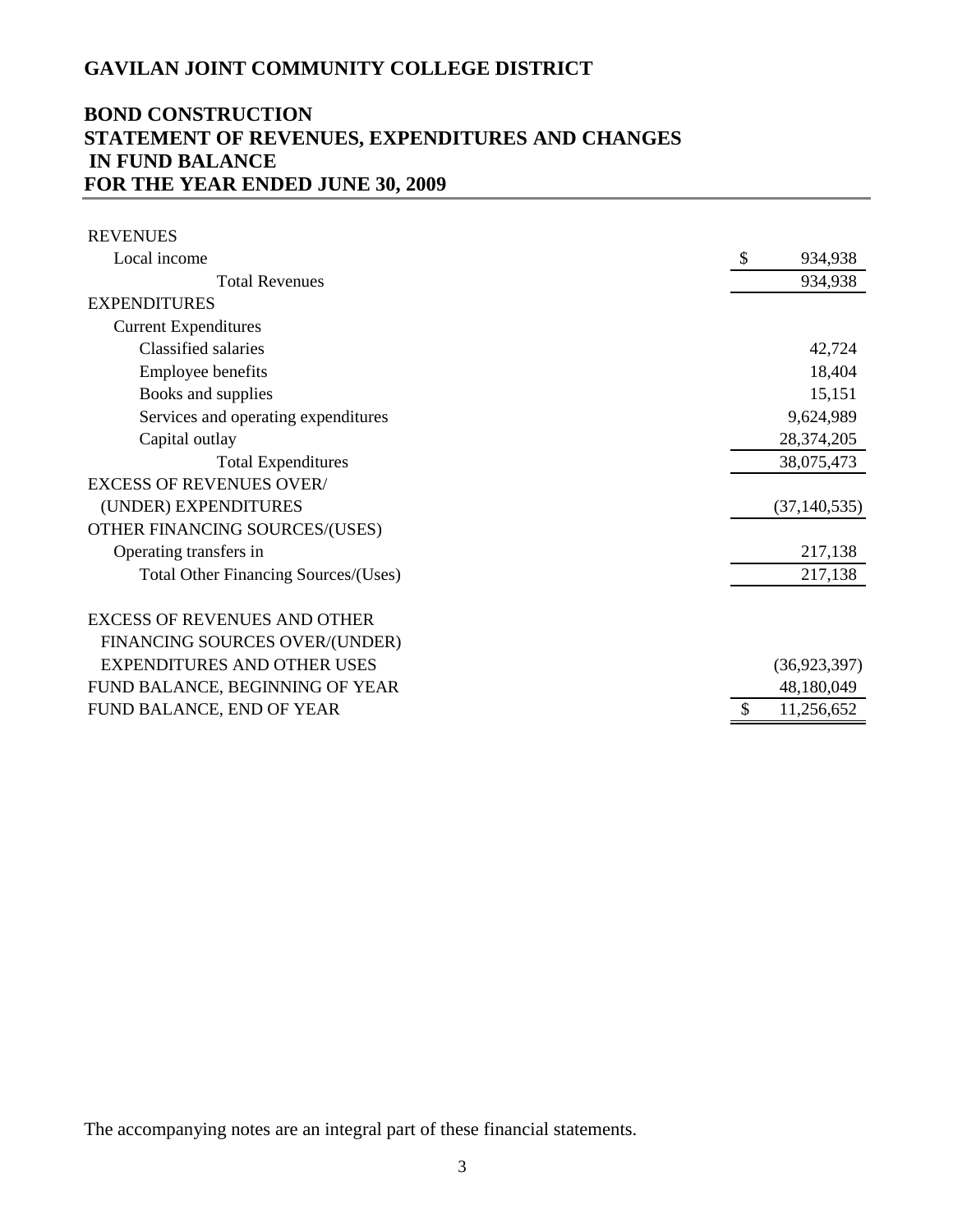## **BOND CONSTRUCTION FUND NOTES TO FINANCIAL STATEMENTS JUNE 30, 2009**

## **NOTE 1 – SUMMARY OF SIGNIFICANT ACCOUNTING POLICIES**

The accounting policies of the Gavilan Joint Community College District Bond Construction Fund conforms to accounting principles generally accepted in the United States of America as prescribed by the Governmental Accounting Standards Board (GASB) and the American Institute of Certified Public Accountants. The Gavilan Joint Community College District Bond Construction Fund, accounts for financial transactions in accordance with the policies and procedures of the California School Accounting Manual.

### **Financial Reporting Entity**

The financial statements include only the Bond Construction Fund of the Gavilan Joint Community College District. This fund was established to account for the expenditures of general obligation bonds issued under the General Obligation Bonds Election of 2004. The authorized issuance amount of the bonds is \$108,000,000. The first, second and third series of bonds in the amounts of \$29,170,000, \$830,000 and \$50,000,000 have been sold. These financial statements are not intended to present fairly the financial position and results of operations of the Gavilan Joint Community College District in compliance with accounting principles generally accepted in the United States of America.

### **Fund Accounting**

The operations of the Bond Construction Fund are accounted for in a separate set of self-balancing accounts that comprise its assets, liabilities, fund balance, revenues, and expenditures. Resources are allocated to and accounted for in the fund based upon the purpose for which they are to be spent and the means by which spending activities are controlled.

### **Basis of Accounting**

Basis of accounting refers to when revenues and expenditures or expenses are recognized in the accounts and reported in the financial statements. Basis of accounting relates to the timing of measurement made, regardless of the measurement focus applied.

The financial statements of the Gavilan Joint Community College District Bond Construction Fund are accounted for under the modified accrual basis of accounting. Under the modified accrual basis of accounting, revenues are recognized in the accounting period in which they become both measurable and available to finance expenditures of the current fiscal period. Expenditures are recognized in the accounting period in which the liability is incurred (when goods are received or services rendered), except for unmatured interest on general long-term debt, which is recognized when due.

### **Fund Balance Reserves and Designations**

Reservations of the ending fund balance indicate the portions of fund balance not available for appropriation or amounts legally segregated for a specific future use. Designations of the ending fund balance indicate tentative plans for financial resource utilization in a future period. No amounts were reserved or designated at June 30, 2009.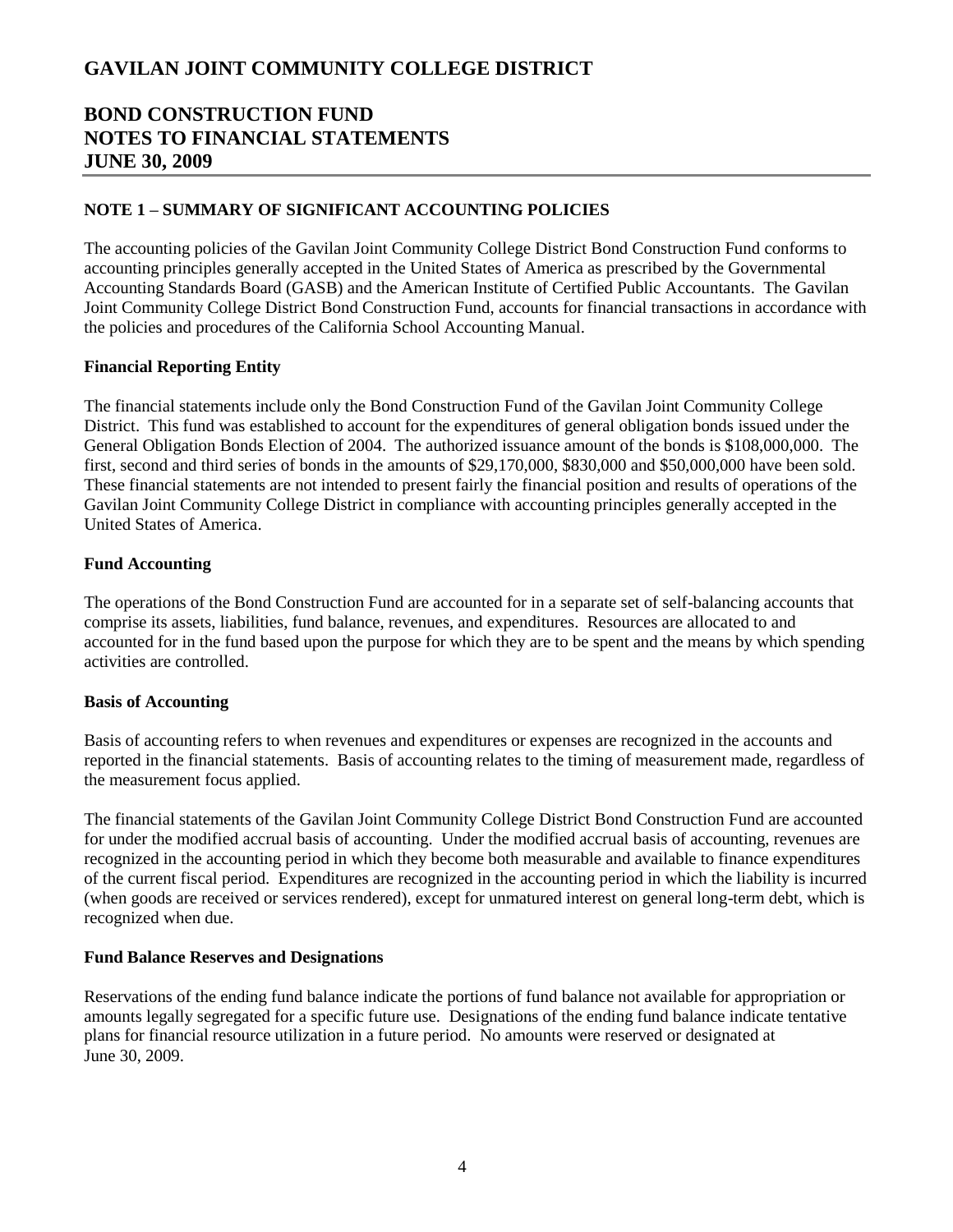## **BOND CONSTRUCTION FUND NOTES TO FINANCIAL STATEMENTS JUNE 30, 2009**

### **Property Tax**

Secured property taxes attach as an enforceable lien on property as of January 1. The County of Santa Clara collects supplemental taxes for repayment of bond proceeds from all taxable property within the District. Taxes are payable in two installments on November 1 and February 1 and become delinquent on December 10, and April 10, respectively. Unsecured property taxes are payable in one installment on or before August 31. The Counties of Santa Clara and San Benito bill and collect the taxes on behalf of the District. The District recognizes tax revenues when received. Property taxes are collected (or Secured and Supplemental taxes are collected) for repayment of bond proceeds from all property within the District.

### **Use of Estimates**

The preparation of financial statements in conformity with accounting principles generally accepted in the United States of America requires management to make estimates and assumptions that affect the reported amounts of assets and liabilities and disclosure of contingent assets and liabilities at the date of the financial statements and the reported amounts of revenues and expenditures/expenses during the reporting period. Actual results could differ from those estimates.

### **NOTE 2** *–* **DEPOSITS AND INVESTMENTS**

#### **Summary of Deposits and Investments**

Deposits and investments as of June 30, 2009, are classified in the accompanying financial statements as follows:

| Governmental activities                                                 | \$11,656,141 |
|-------------------------------------------------------------------------|--------------|
| <b>Total Deposits and Investments</b>                                   | \$11,656,141 |
| Deposits and investments as of June 30, 2009, consist of the following: |              |
| Investments                                                             | \$11,656,141 |
| <b>Total Deposits and Investments</b>                                   | \$11,656,141 |

# **Policies and Practices**

The District is authorized under California Government Code to make direct investments in local agency bonds, notes, or warrants within the State; U.S. Treasury instruments; registered State warrants or treasury notes; securities of the U.S. Government, or its agencies; bankers acceptances; commercial paper; certificates of deposit placed with commercial banks and/or savings and loan companies; repurchase or reverse repurchase agreements; medium term corporate notes; shares of beneficial interest issued by diversified management companies, certificates of participation, obligations with first priority security; and collateralized mortgage obligations.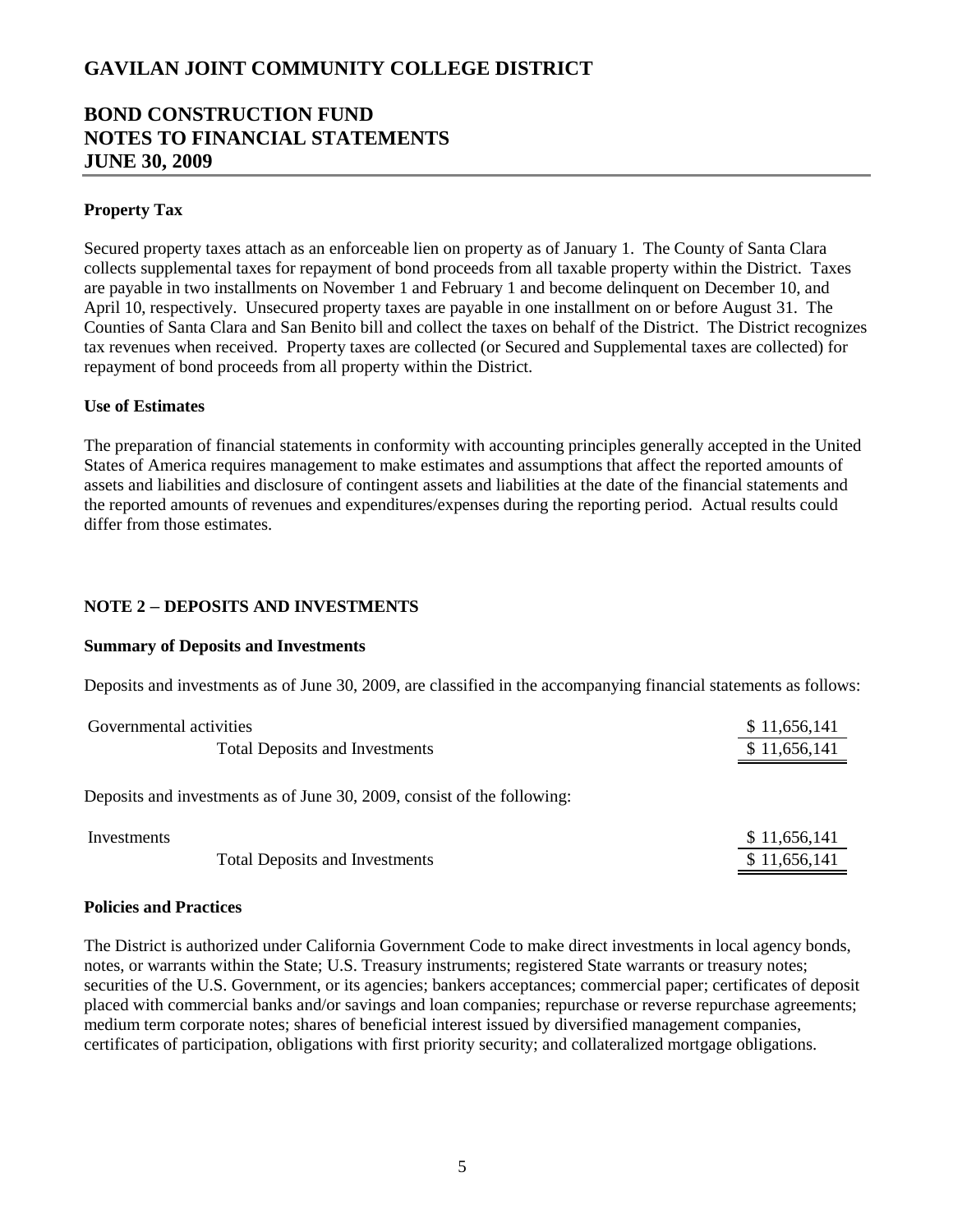## **BOND CONSTRUCTION FUND NOTES TO FINANCIAL STATEMENTS JUNE 30, 2009**

**Investment in County Treasury -** The District is considered to be an involuntary participant in an external investment pool as the District is required to deposit all receipts and collections of monies with their County Treasurer (Education Code Section 41001). The fair value of the District's investment in the pool is reported in the accounting financial statements at amounts based upon the District's pro-rata share of the fair value provided by the County Treasurer for the entire portfolio (in relation to the amortized cost of that portfolio). The balance available for withdrawal is based on the accounting records maintained by the County Treasurer, which is recorded on the amortized cost basis.

### **General Authorizations**

Limitations as they relate to interest rate risk, credit risk, and concentration of credit risk are indicated in the schedules below:

|                                           | Maximum   | Maximum      | Maximum       |
|-------------------------------------------|-----------|--------------|---------------|
| Authorized                                | Remaining | Percentage   | Investment    |
| <b>Investment Type</b>                    | Maturity  | of Portfolio | in One Issuer |
| Local Agency Bonds, Notes, Warrants       | 5 years   | None         | None          |
| Registered State Bonds, Notes, Warrants   | 5 years   | None         | None          |
| U.S. Treasury Obligations                 | 5 years   | None         | None          |
| U.S. Agency Securities                    | 5 years   | None         | None          |
| <b>Banker's Acceptance</b>                | 180 days  | 40%          | 30%           |
| <b>Commercial Paper</b>                   | 270 days  | 25%          | 10%           |
| <b>Negotiable Certificates of Deposit</b> | 5 years   | 30%          | None          |
| <b>Repurchase Agreements</b>              | 1 year    | None         | None          |
| <b>Reverse Repurchase Agreements</b>      | 92 days   | 20% of base  | None          |
| Medium-Term Corporate Notes               | 5 years   | 30%          | None          |
| <b>Mutual Funds</b>                       | N/A       | 20%          | 10%           |
| Money Market Mutual Funds                 | N/A       | 20%          | 10%           |
| Mortgage Pass-Through Securities          | 5 years   | 20%          | None          |
| <b>County Pooled Investment Funds</b>     | N/A       | None         | None          |
| Local Agency Investment Fund (LAIF)       | N/A       | None         | None          |
| <b>Joint Powers Authority Pools</b>       | N/A       | None         | None          |

### **Interest Rate Risk**

Interest rate risk is the risk that changes in market interest rates will adversely affect the fair value of an investment. Generally, the longer the maturity of an investment, the greater the sensitivity of its fair value to changes in market interest rates. The District manages its exposure to interest rate risk by investing in the County Pool and purchasing a combination of shorter term and longer term investments and by timing cash flows from maturities so that a portion of the portfolio is maturing or coming close to maturity evenly over time as necessary to provide the cash flow and liquidity needed for operations.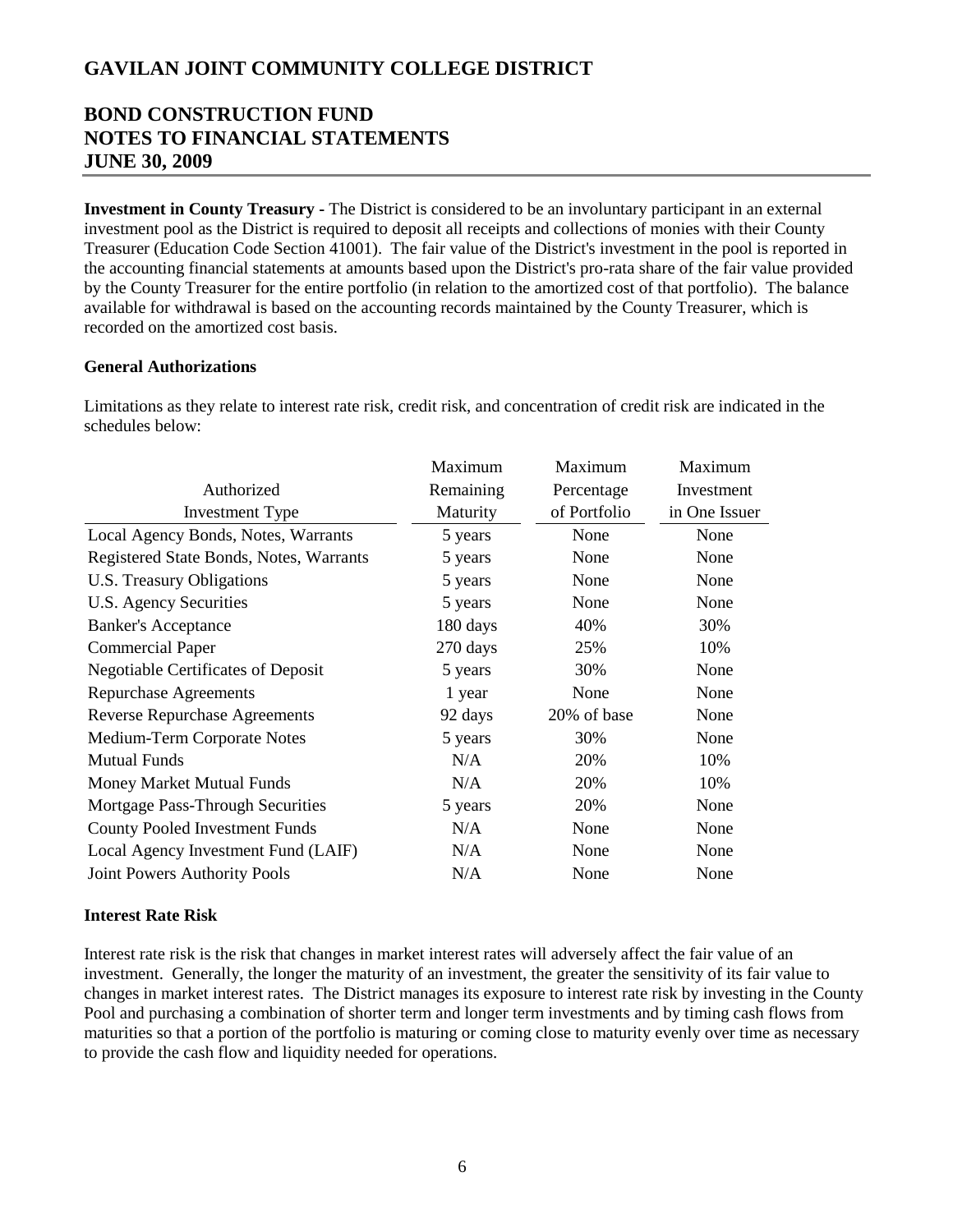## **BOND CONSTRUCTION FUND NOTES TO FINANCIAL STATEMENTS JUNE 30, 2009**

### **Segmented Time Distribution**

Information about the sensitivity of the fair values of the District's investments to market interest rate fluctuations is provided by the following schedule that shows the distribution of the District's investments by maturity:

|                    | Fair         | 12 Months    | $13 - 24$ | $25 - 60$     | More Than |
|--------------------|--------------|--------------|-----------|---------------|-----------|
| Investment Type    | Value        | or Less      | Months    | <b>Months</b> | 60 Months |
| <b>County Pool</b> | \$11,656,141 | \$11,656,141 |           |               | $\sim$    |

### **Credit Risk**

Credit risk is the risk that an issuer of an investment will not fulfill its obligation to the holder of the investment. This is measured by the assignment of a rating by a nationally recognized statistical rating organization. Presented below is the minimum rating required by the California Government Code, the District's investment policy, or debt agreements, and the actual rating as of the year-end for each investment type.

|                    | Fair         | Minimum      | Rating as of Year End |  |              |
|--------------------|--------------|--------------|-----------------------|--|--------------|
| Investment Type    | Value        | Legal Rating | AAA                   |  | Unrated      |
| <b>County Pool</b> | \$11,656,141 | N/A          | $\overline{a}$        |  | \$11,656,141 |

N/A - Not applicable

### **Concentration of Credit Risk**

The investment policy of the District contains no limitations on the amount that can be invested in any one issuer beyond the amount stipulated by the California Government code. There were no investments in any one issuer that represent five percent or more of the total investments.

### **NOTE 3 – ACCOUNTS RECEIVABLE**

Receivables at June 30, 2009, consist of the following:

Interest  $\qquad \qquad$  49,411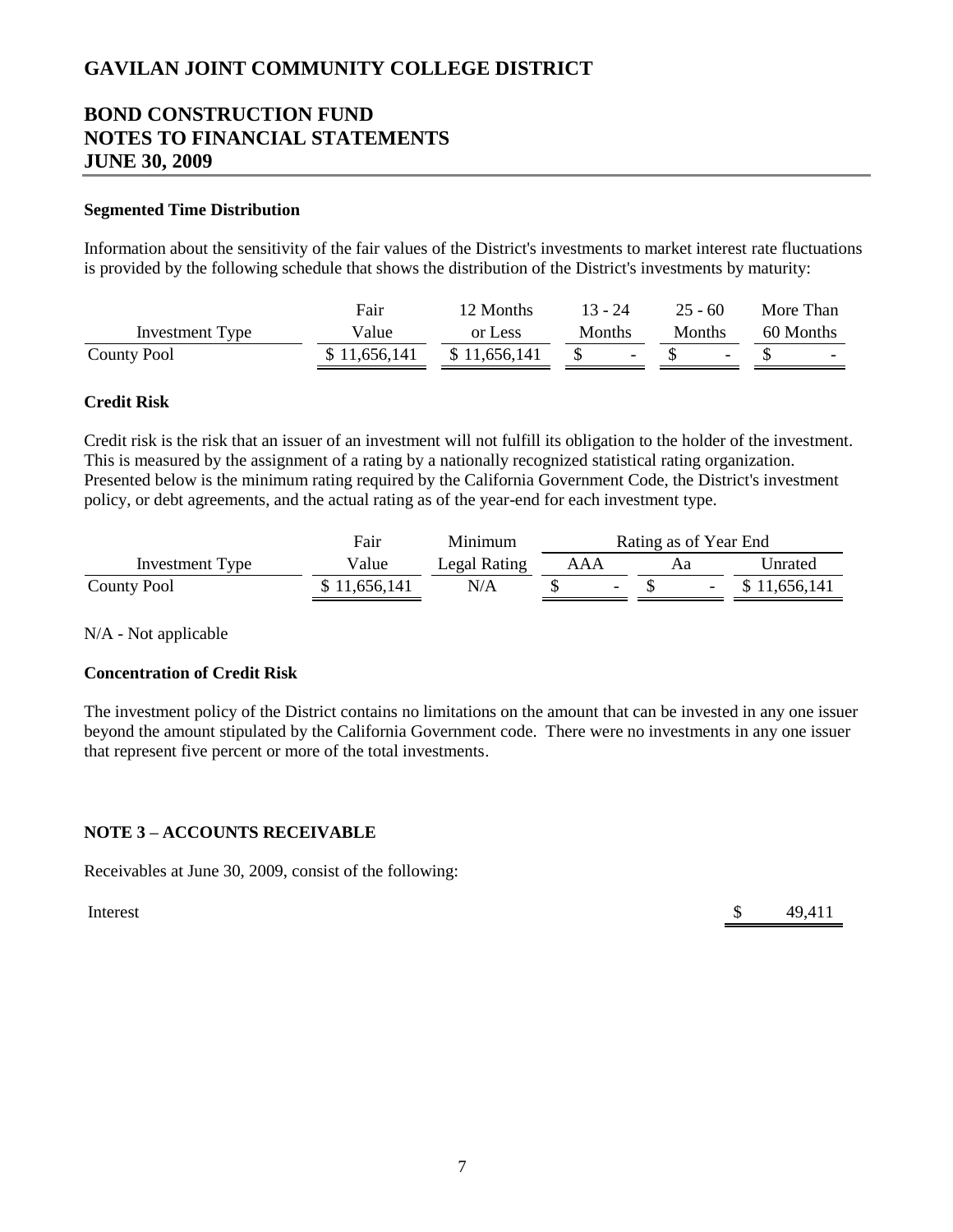## **BOND CONSTRUCTION FUND NOTES TO FINANCIAL STATEMENTS JUNE 30, 2009**

### **NOTE 4 – ACCOUNTS PAYABLE**

Accounts payable at June 30, 2009, consists of the following:

| Vendor payables       |    | \$595,111 |
|-----------------------|----|-----------|
| Salaries and benefits |    | 400       |
| Total                 | S. | 595,511   |

### **NOTE 5 – LONG-TERM OBLIGATIONS**

Under the modified accrual basis of accounting, liabilities for long-term debt are not reported in the individual funds. However, they are reported as liabilities on the Statement of Net Assets in the Entity Wide financial statements of the Gavilan Joint Community College District.

General obligation bonds have been issued and are outstanding as follows:

| <i>Issue</i> | <b>Maturity</b> | Interest      | Original     | <b>Beginning</b> |                | End          | Due Within |
|--------------|-----------------|---------------|--------------|------------------|----------------|--------------|------------|
| Date         | Date            | Rate          | Issue        | of Year          | Redeemed       | of Year      | One Year   |
| 6/10/04      | 8/1/2028        | $2.0 - 5.0\%$ | \$29,170,000 | \$25,845,000     | 135,000<br>\$. | \$25,710,000 | 195,000    |
| 12/12/07     | 8/1/2032        | 3.03-4.66%    | 50,000,000   | 50,000,000       | 875,000        | 49,125,000   | 105,000    |
|              | Total           |               |              | \$75,845,000     | \$1,010,000    | \$74,835,000 | 300,000    |

### **Debt Service Requirements**

The 2004, Series A general obligation bonds mature through 2029 as follows:

|                 | Interest to   |                 |                 |  |
|-----------------|---------------|-----------------|-----------------|--|
| Fiscal Year End | Principal     | Maturity        | Total           |  |
| 2010            | \$<br>195,000 | 1,317,263<br>S. | 1,512,263<br>\$ |  |
| 2011            | 265,000       | 1,310,681       | 1,575,681       |  |
| 2012            | 335,000       | 1,301,738       | 1,636,738       |  |
| 2013            | 415,000       | 1,289,175       | 1,704,175       |  |
| 2014            | 500,000       | 1,272,575       | 1,772,575       |  |
| 2015-2019       | 3,985,000     | 5,969,988       | 9,954,988       |  |
| 2020-2024       | 7,485,000     | 4,654,632       | 12,139,632      |  |
| 2025-2029       | 12,530,000    | 2,197,150       | 14,727,150      |  |
| Total           | \$25,710,000  | \$19,313,202    | \$45,023,202    |  |
|                 |               |                 |                 |  |